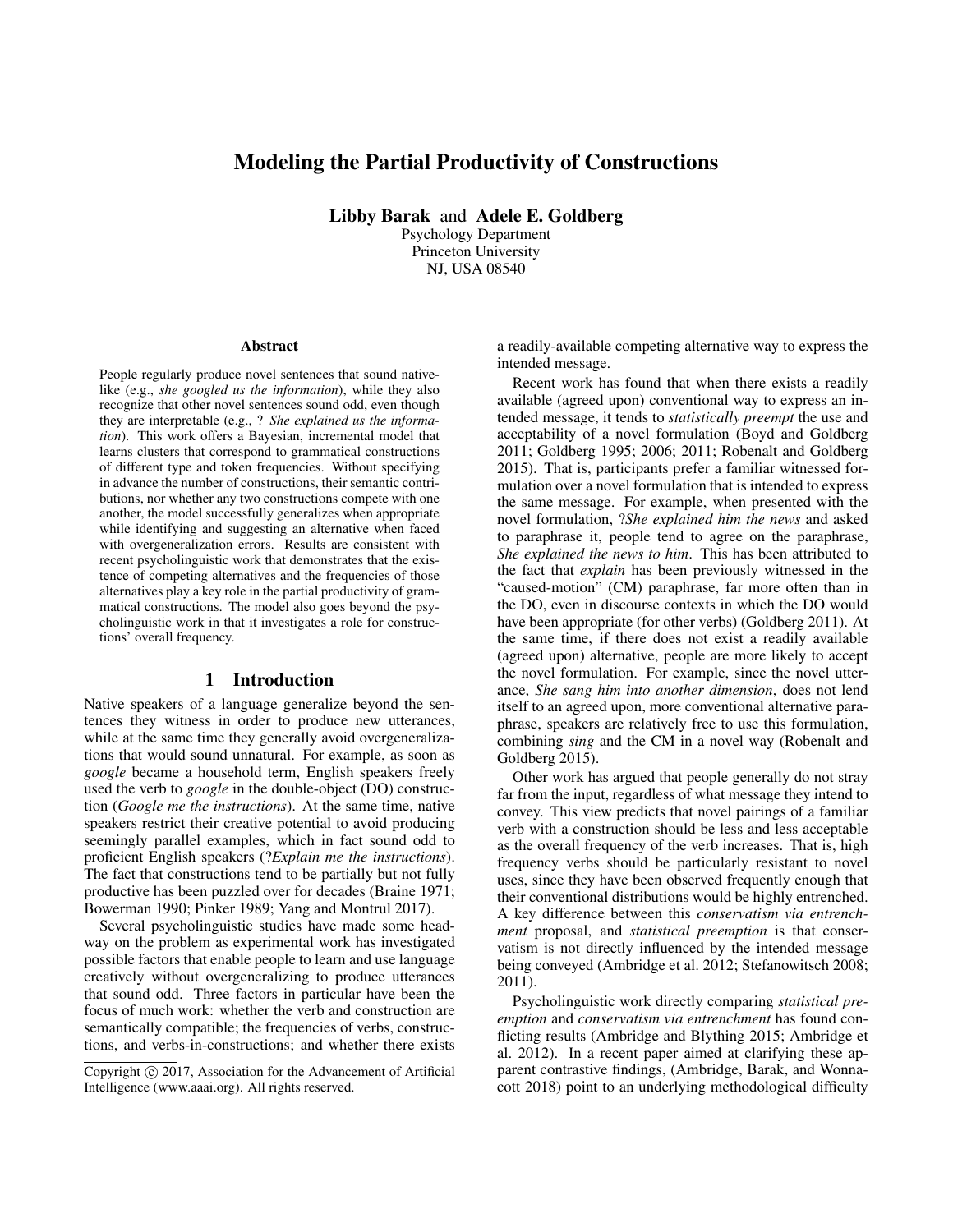in teasing apart the various distributional measures in the corpus-based analysis framework. By utilizing the analytical power of a computational model, we are able to overcome these limitations by directly manipulating the input to the model to represent different hypothesized scenarios.

The incremental Bayesian computational framework described here simulates human behaviour in the context of complex naturalistic data. It provides a useful testbed to investigate possible influences of semantics, frequencies, and competition. The model's framework allows for an evaluation of whether the model can recognize when there exists a readily-available agreed-upon competing formulation of a novel utterance type (Robenalt and Goldberg 2015). In particular, Robenalt and Goldberg asked native English speakers to provide a paraphrase of various novel combinations of verbs and constructions. When speakers tended to converge on the same paraphrase for a novel sentence, the sentence is considered to have a readily-available agreed-upon competing alternative (has-CA); when speakers were more likely to vary in their paraphrases of a sentence, the sentence is considered not to have a readily-available agreedupon competing alternative (no-CA). Robenalt and Goldberg found that speakers rated equally novel sentences as more acceptable when there was no competing alternative (Robenalt and Goldberg 2015). The present model replicates this result. Specifically, provided with a verb and an intended message, our model identifies the most likely syntactic pattern to be used to express that message. Results demonstrate that the existence of a readily available competing alternative essentially leads to a rejection of a novel formulation and the substitution of the more familiar formulation of the intended message. The model additionally replicates the the psycholinguistic finding that the frequency of a verb plays a role when there is a competing alternative formulation (Robenalt and Goldberg 2015): the more frequently an alternative formulation has been witnessed, the more strongly it is preferred.

Importantly, the present model goes beyond psycholinguistic work in that it illuminates a possible role for the overall construction frequency. That is, the model is able to compare the role of token frequency of a verb in the competing construction, with the frequency of the competing construction across all verbs. The model replicates the finding, just mentioned above, that a familiar formulation is more likely to be predicted over a given novel formulation when the specific verb is more frequent in the competing construction; the model also demonstrates a secondary role for the overall frequency of the construction.

# 2 Computational Model

## 2.1 Previous models

Several computational models have been applied to explain human-like performance on production and judgment of combinations of verbs and constructions. Many of these have focused on the ability to generalize beyond the observed data in the case of verb alternations (Barak, Goldberg, and Stevenson 2016; Ambridge and Blything 2015; Barak, Fazly, and Stevenson 2014a; Parisien and Stevenson



Figure 1: An illustration of a snapshot of the clusters learned by the model. The model assigns each input frame to a single cluster by counting the number of times each feature value was observed; e.g., the first cluster, marked *C1*, recorded the values *fall*, *break*, and *move* for the *verb* feature. The observations of each value in each cluster are marked by darker shades for frequently observed values. The size of the cluster is illustrated by the weight of the cluster's borders in the figure. Note, that the semantic and syntactic properties are simplified in the illustration.

2011; Perfors, Tenenbaum, and Wonnacott 2010). But this approach is limited in its coverage since a verb alternation involves only two distinct constructions, each with a similar meaning. Other work has looked at additional aspects of restricting over-generalization behaviour. Freudenthal et al. (2007) and Connor, Fisher, and Roth (2012) present computational frameworks that make minimal assumptions about the learner's knowledge, while showing some ability to retreat from overgeneralization errors. However, these models are limited in the ability to represent fine-grained properties of the events since neither framework includes semantic properties.

The model of Alishahi and Stevenson (2008) offers an incremental Bayesian clustering framework that incorporates semantic and syntactic properties into a learning process designed to simulate natural learning mechanisms. It uses an incremental process that facilitates the replication of child over-generalization behaviour (e.g., ? *He fell the ball*). The original analysis was based on a small set of mostly highfrequency action verbs, but Barak, Fazly, and Stevenson (2013) extended the data provided to the model with additional verbs, a wider range of semantic classes, and a wider range of verb frequencies. When the incremental Bayesian clustering model was enriched with additional semantic features, it was found to be superior at replicating human judgments than otherwise comparable models (e.g., Ambridge and Blything 2015), due to the fact that it takes advantage of incremental clustering of semantic and syntactic properties (Barak, Goldberg, and Stevenson 2016).

In Section 2.2, we give an overview of the model of Alishahi and Stevenson (2008), followed by a more precise description of the mathematical formulation of the model (see Section 2.3).

#### 2.2 The present model

The present model simultaneously and incrementally learns clusters that resemble grammatical constructions (Alishahi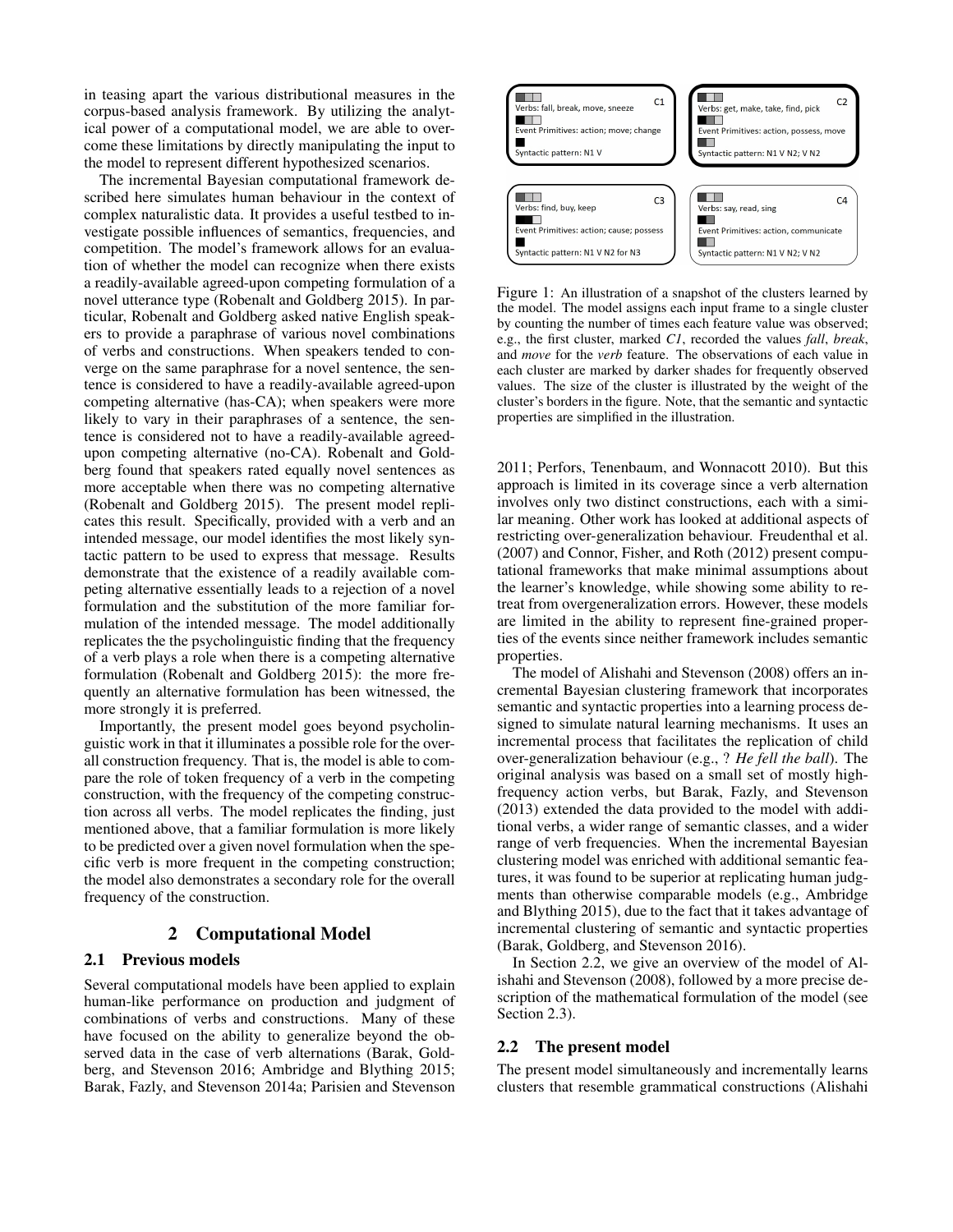| head predicate             | <i>FIND</i>                   |  |  |  |
|----------------------------|-------------------------------|--|--|--|
| <b>Syntactic Features:</b> |                               |  |  |  |
| syntactic pattern          | $N1$ V N2 for N3              |  |  |  |
| argument count             |                               |  |  |  |
| complement type            | none                          |  |  |  |
| <b>Semantic Features:</b>  |                               |  |  |  |
| event primitives           | $physical, cause, possess \}$ |  |  |  |
| event participants         | $agent, animate, cause\}$     |  |  |  |
|                            | $theme, changed\}$            |  |  |  |
|                            | $\,$ beneficiary $\}$         |  |  |  |

Table 1: An example usage-event. The Syntactic features reflect an utterance such as *He found a book for Danny*: i.e., syntactic pattern 'N1 *V* N2 *for* N3', 3 arguments, and no sentential complement. The semantic features reflect a corresponding conceptualized FINDING event with a physical action described as ({*physical, cause, possess*}) whose 'N1' participant  $({q\text{,}a}$  animate, cause}) locates the 'N2' ( ${q\text{,}c}$ ) for 'N3' ( $\{beneficiency\}$ ).

and Stevenson 2008). See Figure 1 for an illustration of the clusters formed by the model. Input to the model consists of a sequence of *usage-events* representing a verb with its semantics, in a particular construction with its syntactic and semantic features, including the use of *prepositions*, *argument count*, *semantic participants of the event*, and *semantic features of the event*. For these annotations, we rely on the parsed and tagged data from Barak, Fazly, and Stevenson (2014a) as the training input for the model. Table 1 presents a sample usage-event illustrating values for these features.

At each step, the model assigns a new usage-event to a cluster that is most similar to the usage-event in feature values. Thus clusters grow incrementally with every addition of a usage-event. If none of the existing clusters is similar enough, the model uses the current usage-event to create a new cluster. The clustering decision is permanent in the sense that a usage-event cannot be removed from a cluster, and clusters cannot be deleted, merged, or divided over the course of training.

Since each usage-event involves both a verb and a construction, the input to the model does not distinguish between the contribution of each. And yet, constructional generalizations emerge as different usage-events involve distinct verbs with overlapping properties in their syntactic configuration and event participants.

The model can use the clusters to associate the meaning of a novel verb in *She's gorping him something* with a transfer event and can deduce that a sentential complement syntactic pattern is the most appropriate to convey a mental meaning, and so on.<sup>1</sup> This is due to the fact that Figure 1, each cluster includes similar verb usages that co-occur with the same semantic and syntactic values. The learning mechanism thus allows the model to generalize over the input in order to bootstrap from the observed input to select appropriate se-

mantics or syntax for a message that is underspecified (for either semantics or syntax).

# 2.3 Learning Clusters

The model incrementally learns clusters from a sequence of usage-events  $(Us)$ . Importantly, the number of clusters and their values are not determined in advance. For each usageevent, the model identifies the best cluster by maximizing over the similarity in values of the semantic and syntactic features of the frame and the clusters:

$$
BestCluster(U) = \underset{k \in Clusters}{\operatorname{argmax}} P(k|U)
$$
 (1)

where  $k$  ranges over all existing clusters and a new one. Using Bayes rule:

$$
P(k|U) = \frac{P(k)P(U|k)}{P(U)} \propto P(k)P(U|k)
$$
 (2)

 $P(k)$  is estimated based on the relative size of the cluster given all observed frames. In this way, the model gives a higher probability to bigger clusters. The probability of a new cluster is estimated as a cluster with a single usageevent. In early stages, when most clusters do not record many verb usages, the relative size of a new cluster (of 1) is similar enough to existing clusters to encourage the creation of more new clusters than at later stages of learning. The similarity of the event usage  $U$  and the cluster  $k$  is measured by their feature values assuming independence of the features. Formally, the likelihood  $P(U|k)$  is estimated as:

$$
P(U|k) = \prod_{f_i} P_i(v|k)
$$
 (3)

where  $f_i$  refers to the  $i^{th}$  feature of U and v refers to its feature value, and  $P_i(v|k)$  is calculated using a smoothed version of:

$$
P_i(v|k) = \frac{\text{count}_i(j,k)}{n_k} \tag{4}
$$

where  $\text{count}_i(j, k)$  is the number of times the value v was observed in cluster k for the  $f_i$  feature out of all the frames clustered to k denoted by  $n_k$ . Note that as the learning process progresses the model prefers bigger clusters that record more information despite having the ability to create a new cluster directly corresponding to the given frame by using Eq. (3).

# 3 Experimental Setup

### 3.1 Input and Training

We aim to train the model on rich linguistic data that represent the key distributional properties available to child learners. The frequencies of each verb, construction, and verbin-construction are represented by the input stream, which was created to be naturalistic, as described here. A specific input stream of usage-events (i.e., verbs in constructions) is automatically generated following the methodology used by Alishahi and Stevenson (2008) and Barak, Fazly, and Stevenson (2014a). The generation of the input is based on an *input-generation lexicon* that contains an entry

<sup>&</sup>lt;sup>1</sup>We use the framework developed by Barak, Fazly, and Stevenson (2012) which includes a mechanism to address the use of sentential complements. Since the current study concerns other constructions, we focus on the relevant properties of the model. See Barak, Fazly, and Stevenson (2012) for details.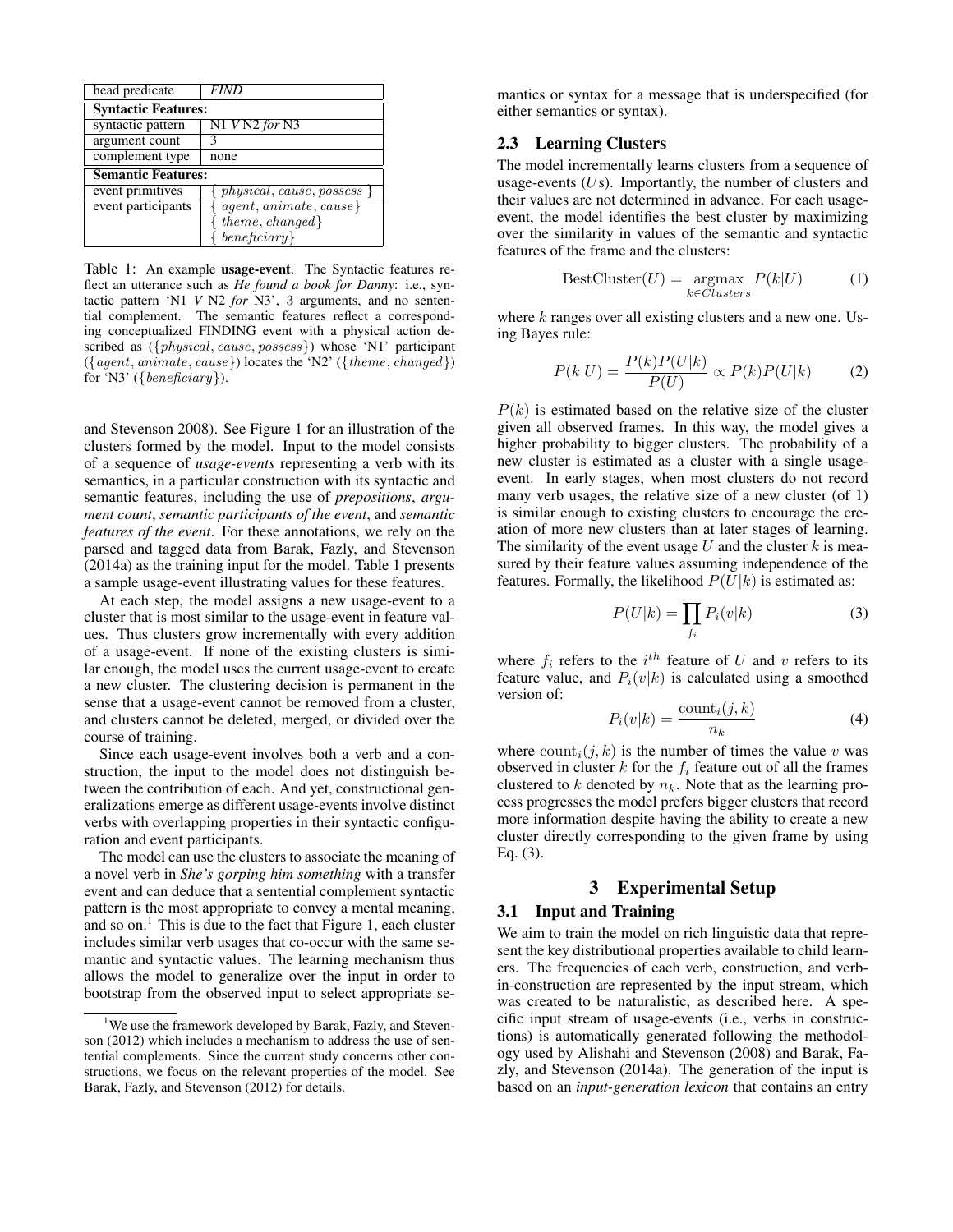for each of the 71 verbs included in the data of Barak, Fazly, and Stevenson (2014a). The input covers a wide range of verbs with varying semantic properties, syntactic constructions, and frequency ranges (e.g., *go*, *fall*, *want*, *see*, *believe*).

The lexicon consists of entries for each of the 71 verbs denoting its overall frequency in a collection of eight corpora from CHILDES (MacWhinney 2000).<sup>2</sup> Furthermore, the lexicon specifies the frequencies of each verb in each construction, and the intended abstract interpretation of each usage (e.g., whether the event is one of transfer, causedmotion, desire, etc.). The construction frequencies for each verb are estimated based on a manual annotation of a random sample of 100 uses of each verb in the above corpora. The syntactic constructions are identified directly from the corpora, while the semantic properties are adapted from several resources, including Alishahi and Stevenson (2008), Kipper et al. (2008), and Dowty (1991).

To create a single input stream of 10000 event usages for the model, we randomly pick a sequence of verbs, one verb at a time, from the set of all verbs based on the overall frequency of the verbs. Since the model is sensitive to the order of presentation, we generate 100 individual input streams using this process. Each input stream captures the same distributional properties observed in CDS, while the order of presentation of verbs varies across the 100 simulations. The reported results are averaged, given all simulations for each of the experimental sections.

#### 3.2 Set-up of Simulations

Our experiments are designed to analyze how various distributional properties of the input influence the acceptability of a novel usage-event. For this purpose, we begin by simulating the paraphrase task reported by Robenalt and Goldberg (2015). In the behavioral study, participants were presented with a novel use of a verb in a construction that it does not normally occur with, with verb-in-construction novelty confirmed using the Corpus of Contemporary American English (COCA) corpus (Davies 2008). In order to operationalize whether a novel sentence had a competing alternative (Has-CA) or not (No-CA), Robenalt and Goldberg (2015) asked a group of participants to paraphrase the sentence if they could think of a better way to express the intended meaning with the same verb; if not, participants were to simply rewrite the sentence as it was. Each sentence was considered to have a readily available competing alternative (has-CA), when more than half of participants converged on the same paraphrase; if fewer than half of participants agreed on a paraphrase, the use of the verb was considered to not have a competing alternative (no-CA). For example, participants tended to agree that the use of *find* in ?*Find a book to me* is more conventionally expressed by *Find a book for me*. On the other hand, *He sang them into another dimension* had no agreed upon paraphrase involving the verb *sing*: instead, participants suggested a wide range of paraphrases for this

sentence.

We simulate this paraphrase task in our model as follows. First, the model is trained on a randomly ordered input corpus of 10000 verbs-in-constructions that naturally occurred in the corpora. Then, we present the model with a novel usage-event for a particular verb, e.g. *Find the book to me* or *Sing them into another dimension* (see Figure 1 for a full list of semantic and syntactic features composing a usageevent). After the model sees the novel usage-event exactly once, the model is queried with a *test usage-event* which consists of the same usage-event minus the specification of a syntactic pattern. That is, the model is required to predict the likelihood of each syntactic pattern, when queried about a combination of a fixed verb and semantic features.

The model's choice is considered as the syntactic pattern assigned the highest likelihood. This is then compared with whether the sentence (corresponding to a usage-event) was determined to have a competing alternative or not. The model's decision about whether an utterance has (or does not have) a competing alternative is determined by whether the same (or a different) syntactic pattern is considered most likely for the intended meaning and verb. If both participants and the model agreed on the availability of a competing alternative, we considered whether the model predicts the same paraphrase that human participants had as the most likely syntactic pattern.

At the end of each test query, we remove the occurrence of the *novel usage-event* from the learned clusters to prevent the model from developing an association of the verb to the feature values in that novel frame; i.e., the model "forgets" the test usage before it receives the next test usage.

Formally, we calculate the likelihood of each of the possible values  $v$  for the syntactic pattern given a test event usage  $U_{\text{test}}$ , as in:

$$
P(v|U_{\text{test}}) = \sum_{k \in Clusters} P_{\text{main}}(v|k) P(k|U_{\text{test}}) \tag{5}
$$

where  $P_{\text{main}}(v|k)$  is the probability of the main predicate feature having the value  $v$  in cluster  $k$ , calculated as in Eq. (4), and  $P(k|U_{\text{test}})$  is calculated as in Eq. (2) (see Section 2 for details).

#### 4 Experiments and Analysis of Results

We evaluate the likelihood of the model to predict the most appropriate syntactic construction for a given test novel usage as explained in the section above. In Section 4.1, we first analyze the performance of the model by attempting to replicate the results reported by Robenalt and Goldberg (2015) for novel usages with and without a competing alternative. We then evaluate how various factors related to frequency interact within the model and how those relate to psycholinguistic findings; to do this, we directly manipulate the frequency of a construction, or separately, the frequency of a verb-in-construction, to consider test case scenarios in the context of the same simulation task (see Section 4.2).

#### 4.1 Novel Construction Judgment

Here we focus on whether the model appropriately differentiates sentences that have a competing alternative (has-CA)

 $2$ (Brown 1973; Suppes 1974; Kuczaj 1977; Bloom, Hood, and Lightbown 1974; Sachs 1983; Lieven, Salomo, and Tomasello 2009).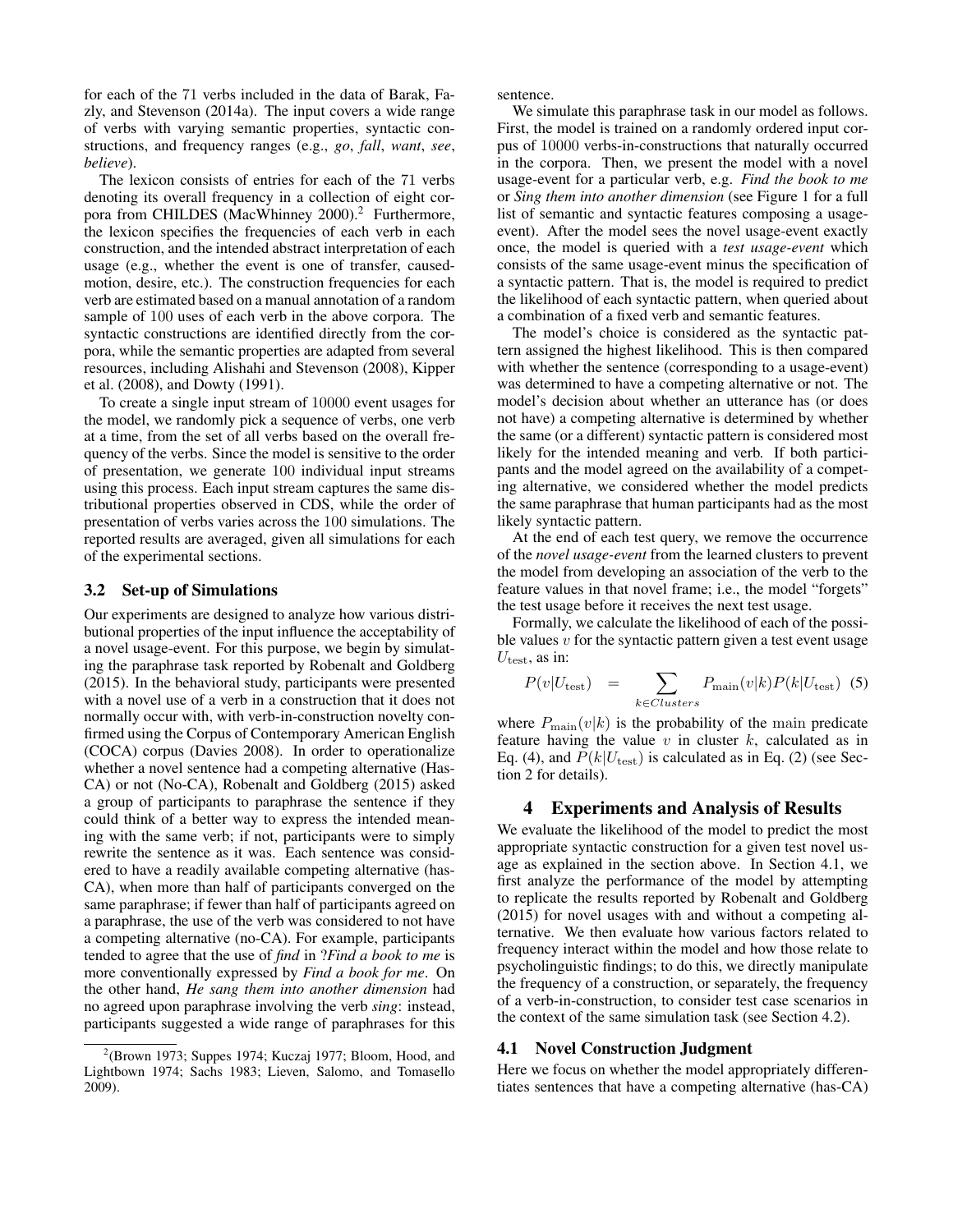

Figure 2: The overall frequency values observed for all verbs in our lexicon as measure in the CHILDES data (see Section 3.1.

|       | Overall raw<br>of verb | <b>Relative Frequency</b><br>of V in CA |  |
|-------|------------------------|-----------------------------------------|--|
| find  | 1749                   | 2%                                      |  |
| fall  | 1115                   | $50\%$                                  |  |
| sing  | 738                    | $0\%$                                   |  |
| sleep | 704                    | በ%                                      |  |

Table 2: The 4 verbs included in the testing data, along with their overall frequency, and their relative frequency with the CA, if available, as determined by the CHILDES data. The CA is taken to be the most likely syntactic pattern; e.g., "N1 find N2 for N3" for *find*, and "N2 fall" for *fall*.

or not (no-CA) according to human judgments. That is, we evaluate whether the test usage-event specifying a verb and an interpretation is predicted by the model as most likely with the same or different syntactic pattern than that which had been witnessed once. If the model predicts a different syntactic frame, we compare the predicted frame to the alternative which was produced by humans.

Two verbs with similar frequencies were used in usageevents that were determined to have-CA: *Find a pen to me* and *Fell the lamp*. That is, participants converged on the preferred paraphrases, *Find a pen for me* and *The lamp fell*. Two other verbs with similar frequencies represent the No-CA scenario: *Sing the audience into another dimension* and *Sleep the afternoon away*. That is, participants did not converge on any shared paraphrase and often chose to simply repeat the novel sentence as it was (see Figure 2 for overall frequency information and Table 2 for CA frequency information).

Results replicate the finding of Robenalt and Goldberg (2015), as the model prefers a distinct formulation for the usage-events which corresponded to sentences that have-CA, while allowing novel usage-events when the corresponding sentences were determined to be No-CA (see Figure 3). In both cases, the usage-events were novel, so the model did not already have a cluster including the verb with the presented syntactic pattern and semantic properties; therefore, the model had to select the best cluster by maximizing the shared syntactic and semantic properties specified by the novel usage-event.

In the Has-CA scenario, the model identifies the novel usage as most similar to the biggest cluster that associates the given verb with the intended meaning, despite the mismatch in the novel usage of a syntactic pattern and observed usages of the same verb. The likelihood calculation is strongly



Figure 3: The model's likelihoods for the top three values for the *syntactic pattern* for each of four verbs: two has-CA, *find* and *fall* on left; and 2 no-CA, *sing* and *sleep* on right.

affected by the cluster in making the prediction. Because the cluster has recorded previous uses of the same verb with the CA syntactic pattern and intended meaning, the CA wins over the novel syntactic pattern which has contributed only a single occurrence of the novel syntactic pattern value (since it had been novel). Importantly, the model considers *all* clusters in predicting the most likely syntactic pattern value for the test usage-event, as shown in Eq. 5. Although other clusters would include previous usage-events of the novel syntactic pattern, these clusters would not be as influential in predicting the winning syntactic pattern if the recorded values for other features did not match the test usage-event. Similarly, the likelihood is not as biased by clusters that record the novel syntactic pattern with verbs and semantic properties that do not match those in the novel usage.

In the No-CA scenario, the model correctly predicts the novel formulation is the most likely choice. We observe that the model predicts the novel syntactic pattern with similar confidence for both *sing the audience into another dimension* and *sleep the afternoon away*. Due to the lack of an existing cluster that associates the novel meaning for the given verbs in this syntactic pattern, the model adds the novel training usage to a cluster that records the use of these syntactic patterns for other verbs with the closest semantic properties available. For example, the use of *sing the audience into another dimension* is added to a cluster that includes usages of verbs such as *run* or *drop* with the same syntactic pattern and a partial overlap in semantic features (the caused-motion aspect is shared). At the time of prediction, the model considers clusters that match the test usageevent in any subset of values. Other clusters that recorded usage-events of the verb did not match as well in syntactic and semantic feature values.

The model mirrors human judgments in another respect as well. A number of studies have found that the acceptability of verbs used in novel ways correlates inversely with the frequency of the verb; i.e., higher overall verb frequency correlates with lower judgment scores on the novel sentences (e.g., Theakston 2004). Robenalt and Goldberg (2015) note that previous work finding this effect had in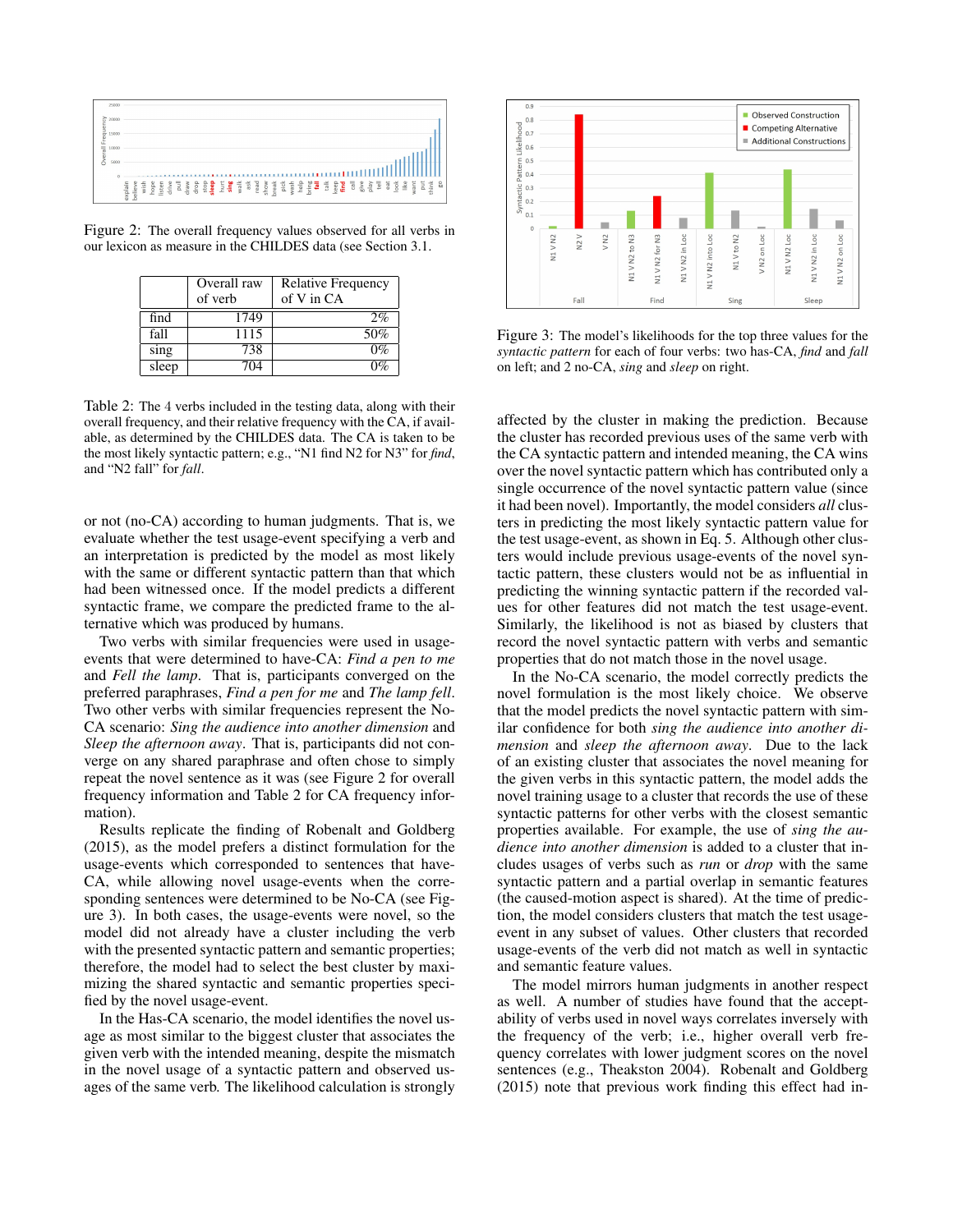cluded only novel sentences that had a competing alternative. They tested both types of sentences and found that verb frequency only correlated (negatively) with judgments on novel sentences that had a competing alternative. In the case of novel sentences without a clear competing alternative, no effect of verb frequency was found. Therefore, it may be the frequency of the verb in its CA that correlates inversely with the frequency of the novel sentence, not the overall frequency of the verb.

The modeling results are consistent with this interpretation of the judgment data. Notice that here is a difference in the degree of likelihood predicted for each of the two usageevents in the has-CA scenario, in that the model finds that the CA for *Fall the lamp* has a much higher likelihood than the CA for *Find a new pen to me*. Interestingly, even though *find* has slightly higher frequency than *fall*.

the frequencies of their CAs are markedly different. Only 2% of the usages of *find* occur in its CA (*Find something for someone*) compared with 50% of the usages of *fall* with its CA (*Something fell*). With both verbs having an overall frequency of about 1500 occurrences, the single novel pairing of *find* with a novel syntax is compared against about 30 usages (2% of 1500), while the novel form for *fall* is compared against roughly 750 usages (50% of 1500). Thus, the likelihood of the competing alternative increases with its frequency. The prediction that verb frequency is not relevant when there is no-CA is not tested in the model as described, *sing* and *sleep* occur with roughly equal frequency in the corpus, and are predicted to occur in the novel construction with roughly the same likelihood.

An additional factor that the model allows us to clarify is whether the overall frequency of the CA grammatical construction matters or whether the only relevant frequency is that of the specific verb in the CA construction. Recall that the model creates cohesive clusters that represent the typical meaning expressed by a syntactic pattern across several verbs; e.g., a cluster that includes e.g., *fall*, *break*, *move*, is associated with intransitive syntax (Figure 1). The number of usage-events within a given cluster is the (token) frequency of a construction.

The model takes each construction's frequency into account in determining how likely a new usage-event is to be associated with a given construction (higher frequency correlates with higher likelihood). This then influences the likelihood of the intransitive cluster attracting a novel usageevent such as *He fell the lamp* because the high frequency of the cluster increases the likelihood of that cluster being selected. The high frequency intransitive cluster fits best for the test usage-event despite the novel syntactic pattern *he fell the lamp*, because the this cluster includes occurrences of the verbs and significant overlap in semantic attributes, e.g., additional verbs describing *motion*.

The relatively lower likelihood of *find* with the CA can be thus explained in two ways. First, the relatively lower frequency of "N1 V N2 for N3" in the input (compared with the intransitive syntax) may result in a less strongly entrenched cluster for this syntax (represented by the weaker line around *C3* in Figure 1). Second, an alternative explanation can be found in the lower frequency of *find* with the CA compared

|        | Overall | Observed | Modified | Modified     |
|--------|---------|----------|----------|--------------|
|        | freq.   | freq. in | freq. of | freq. of     |
|        |         | CА       | find     | construction |
| ask    | 818     | 45       | 45       | 186          |
| buy    | 1442    | 103      | 103      | 401          |
| change | 553     | 13       | 13       | 58           |
| cut    | 885     | 20       | 20       | 92           |
| draw   | 615     | 15       | 15       | 68           |
| find   | 1749    | 37       | 747      | 37           |
| keep   | 1392    | 38       | 38       | 170          |
| leave  | 1214    | 31       | 31       | 141          |
| make   | 4165    | 65       | 65       | 306          |
| sing   | 738     | 13       | 13       | 62           |
| write  | 650     | 23       | 23       | 102          |
| Total  | 14221   | 404      | 1113     | 1622         |

Table 3: All verbs that occur with "N1 V N2 for N3" pattern in the lexicon, along with (i) their overall frequencies as measured in the CHILDES data , (ii) their number of occurrences with the CA, "V NP to NP", (iii) frequencies modified for *find* only, and (iv) frequencies of the construction modified, but not for experiment (modified for all verbs but *find*). Total number of occurrences of verbs overall and with the construction is given in the bottom line.

with the higher frequency of *fall* with its CA.

In the following section, we analyze these two possible factors–whether overall frequency of the CA or the frequency of the particular verb in the CA–determine the degree of likelihood of selecting a syntactic pattern.

#### 4.2 Construction Frequency

Does the overall token frequency of the CA, *across all participating verbs* play a role in determining the likelihood of the CA? And if so, how does it compare to the frequency of the particular verb in its CA? In this section, we investigate these questions. In particular, we investigate the model's predictions for *find a pen for me* as the CA for *find a pen to me*, when we systematically vary a) the overall frequency of the CA construction (the number of tokens of all verbs occurring in "V NP for NP") or b) the frequency of the CA with the verb *find* in particular "find NP for NP" (see Table 3).

In Figure 4, the first panel shows the result we have already seen: the model's prediction for *find* being used in its CA with the original frequencies as found in CHILDES. The center panel in Figure 4 shows the predictions when the CA construction is given a higher token frequency for all verbs except *find*: this leads to a higher likelihood of the CA, compared with the original scenario. That is, the higher number of occurrences of verbs other than *find* with "N1 V N2 for N3" increases the likelihood of *find* being used in the same pattern. As the model observes more usages of the CA, the relevant cluster grows. Our prediction method thus raises the probability of this cluster for the sake of prediction (see Eq.  $(5)$ ).

Importantly, this influence is made possible by the cooccurrence of verbs with the CA that have semantic properties that are similar to those of *find*. If the increased number of usages of the CA had recorded unrelated meanings, the cluster would have become *less* well suited to express the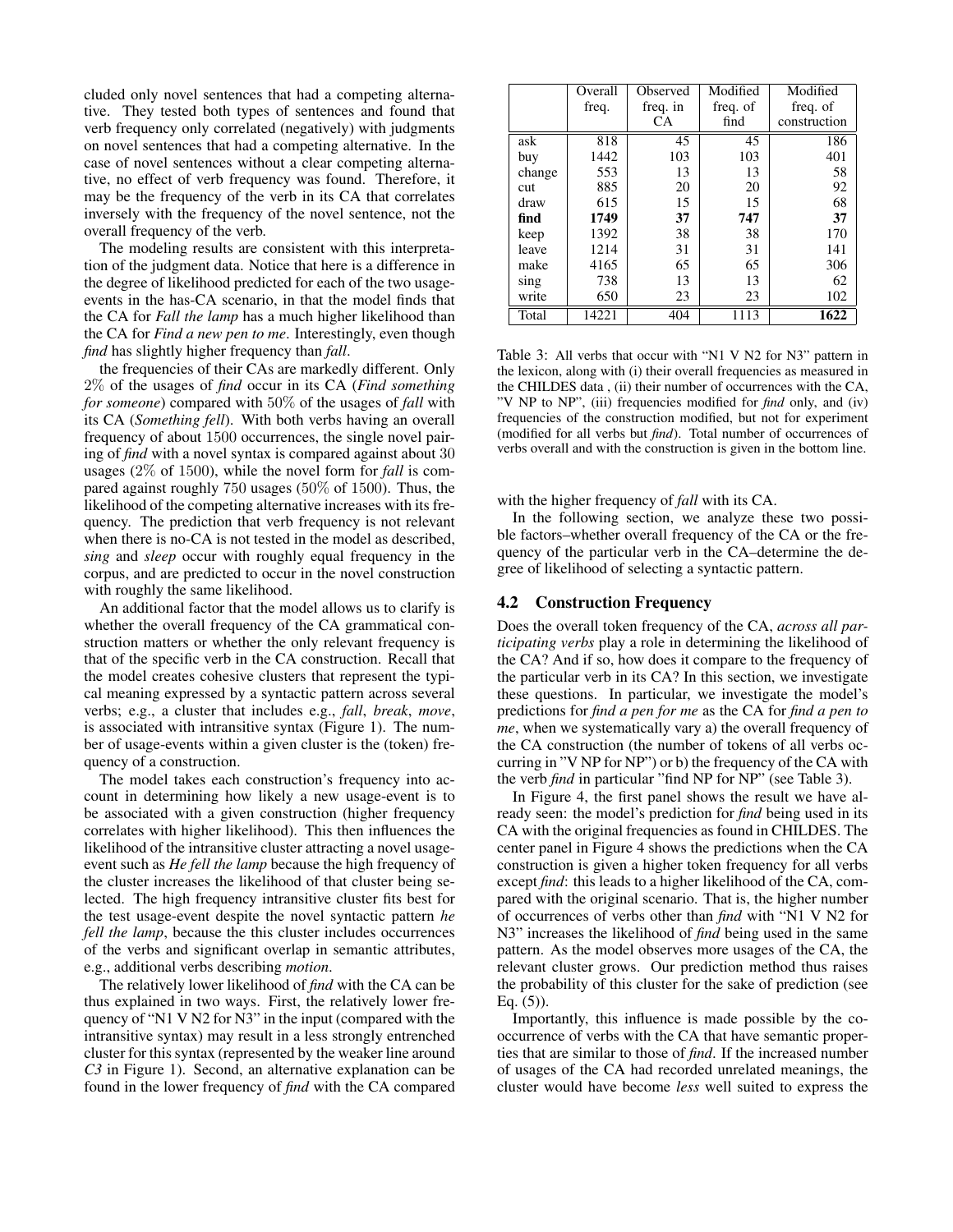

Figure 4: The model's likelihoods for the top three values for the *syntactic pattern* for 3 CA frequency scenarios for the verb *find*. On the left, the results using the observed frequencies in CHILDES data, followed by 2 artificial settings: (i) increased token frequency for all verbs in the CA except *find* and (ii) increased token frequency of only the verb, *find*, in the CA.

novel meaning and therefore its likelihood would have been reduced. That is, the increase in likelihood due to higher frequency of the construction is due to the higher number of usage-events of the CA *with* the intended meaning. This is consistent with psycholinguistic results reported by Suttle and Goldberg (2011).

The model also provides support for the influence of the frequency of the verb *find*, in particular, in the CA, as suggested by Robenalt and Goldberg (2015). By increasing the number of occurrences of *find* with the CA, the likelihood of the CA reaches the highest rank among the three scenarios (see rightmost panel of Figure 4). In this case, the cluster recording the usage-events of *find* with the CA becomes more entrenched as it did when the frequencies of other verbs were increased. In addition, the fact that the additional usage-events share the same semantic properties (rather than, only partially overlapping meaning), increases the likelihood of the CA for *find* all the more, as it provides evidence that matches the novel formulation in use of verb (fully), syntactic (partially), and semantic properties (fully).

## 5 Discussion

This study extends the explanatory power of current psycholinguistic methods by using a Bayesian computational model to simulate the language acquisition process. The computational framework enables us to analyze the interaction of several distributional properties as the model is trained incrementally on a naturalistic stream of usageevents. The model successfully demonstrates the ability to automatically differentiate between novel usage-events that should be avoided and those that are more acceptable as creative extensions. The model correctly captures the following: a) constructions emerge as generalizations over usageevents that have the same form and similar meanings, b) familiar formulations of an intended message (CAs) are preferred over novel formulations, c) if there is no CA, a novelusage-event is predicted, d) increasing the frequency of the

CA construction (with related verbs) increases the likelihood that the CA will be preferred, and e) increasing the frequency of the more familiar CA construction with a particular verb results in an even higher likelihood that the alternative will be preferred for that verb.

The present model, incrementally trained on naturalistic data, learns generalizations about the relationships between form and meaning for specific verbs, for specific constructions, and for combinations of verbs and constructions. The model and analysis presented here has benefited from work in psycholinguistic research, and the model in turn can be a benefit to psycholinguistic research. The model supports the idea that the existence of competing alternatives plays a role in the likelihood of accepting a novel combination of verb and construction. The model also suggests that the frequency of the competing construction, especially with that same verb, plays a role. Future work is needed in order to add more nuanced semantic properties to the model and more usage-events. We aim to have demonstrated that this type of model provides a useful testbed for work on construction-learning and use of constructions.

Importantly, Barak, Fazly, and Stevenson (2014a) presents an extension of the model of Alishahi and Stevenson by simultaneously learning verb classes that capture high-level correlations among verbs and constructions. The extended model enables a closer replication of human behaviour on a range of different tasks relating to argument structure acquisition (Barak, Goldberg, and Stevenson 2016; Barak, Fazly, and Stevenson 2014a; 2014b). In this study, we choose to perform a preliminary analysis using only the original model of Alishahi and Stevenson (2008) to evaluate the role of the full set of properties available to a speaker who aims to convey a certain message with a particular verb and construction. We aim to extend this analysis in the future with a novel methodology, utilizing the extended model of Barak, Fazly, and Stevenson (2014a) to simulate grammatical error detection as analyzed by psycholinguistic studies. In addition, we hope to extend our current analysis to a more comprehensive set of verbs and constructions that would evaluate the language acquisition process over a broader range of case scenarios.

## References

Alishahi, A., and Stevenson, S. 2008. A computational model of early argument structure acquisition. *Cognitive Science* 32(5):789–834.

Ambridge, B., and Blything, R. P. 2015. A connectionist model of the retreat from verb argument structure overgeneralization. *Journal of child language* 1–32.

Ambridge, B.; Barak, L.; and Wonnacott, E. 2018. Effects of both preemption and entrenchment in the retreat from verb overgeneralization errors.

Ambridge, B.; Pine, J. M.; Rowland, C. F.; and Chang, F. 2012. The roles of verb semantics, entrenchment, and morphophonology in the retreat from dative argument-structure overgeneralization errors. *Language* 88(1):45–81.

Barak, L.; Fazly, A.; and Stevenson, S. 2012. Modeling the acquisition of mental state verbs. In *Proceedings of the 3rd*